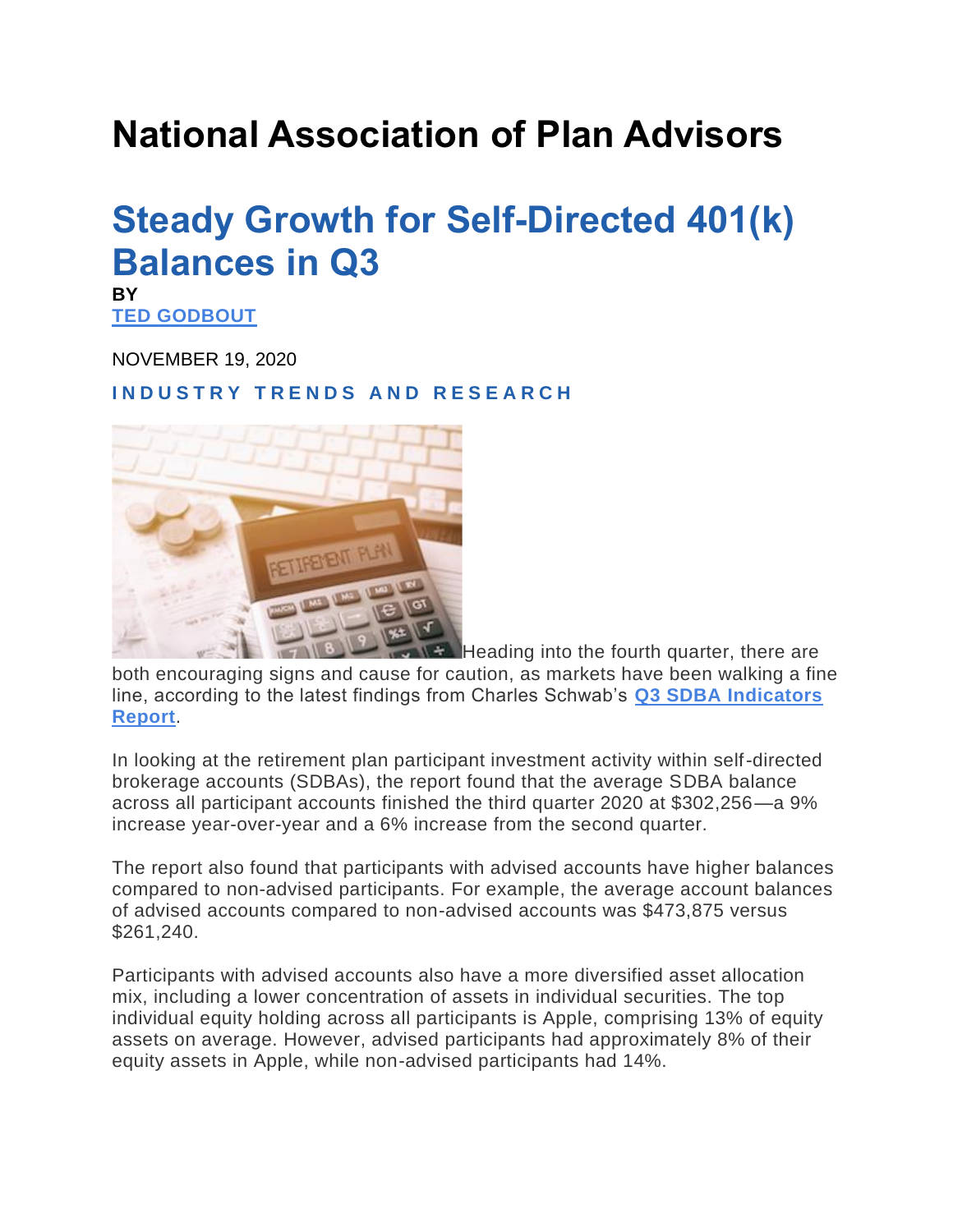Asset allocations overall remained similar to the second quarter, except for an increase in equities from 30.15% in second quarter to 32.54% in the third. Most participant assets were held in equities, followed by mutual funds (32%), ETFs (18%), cash (16%) and fixed income (2%).

## **Allocation Trends**

Schwab's data also reveals specific asset class and sector holdings within each investment category:

- **Mutual funds:** Large-cap funds had the largest allocation at approximately 32% of all mutual fund allocations, followed by taxable bond (21%) and international (14%) funds.
- **Equities:** Information technology remained the largest equity sector holding at 31%, up from 30% in the second quarter. As previously noted, Apple continues to be the top overall equity holding at 13%, followed by Amazon (6.8%), Tesla (6.1%), Microsoft (3.1%) and Nvidia (1.8%).
- **ETFs:** Among ETFs, investors allocated the most dollars to U.S. equity (48%), followed by U.S. fixed income (17%), international equity (12%) and sector ETFs (12%).

## **Additional Highlights**

On average, participants held 10.8 positions in their SDBAs at the end of the third quarter, which Schwab notes has remained consistent both year-over-year and quarter-over-quarter. Baby Boomers held more positions in their SDBA than other generations at 12.2, compared with 10.8 for Gen Xers and 8.3 for Millennials.

Trading volumes were down slightly at 13.6 average trades per account in the third quarter, versus 14 in the second. As seen in other reports, participants made the most trades in their equity holdings, followed by ETFs and mutual funds.

Gen Xers made up approximately 44% of SDBA participants, followed by Baby Boomers (35%) and Millennials (15%). Gen Xers also had the most advised accounts at 46%, followed by Baby Boomers (40%) and Millennials (11%). Millennials also once again had the highest percentage in cash out of the three generations at 16.35%, but that was down 2.56% from last quarter.

Not surprisingly, Baby Boomers had the highest SDBA balances at an average of \$446,660, followed by Gen Xers at \$250,076 and Millennials at \$83,073. Schwab notes that all balances were up from last quarter.

The findings in the report are based on the third quarter of 2020, with data collected from approximately 156,000 retirement plan participants who currently